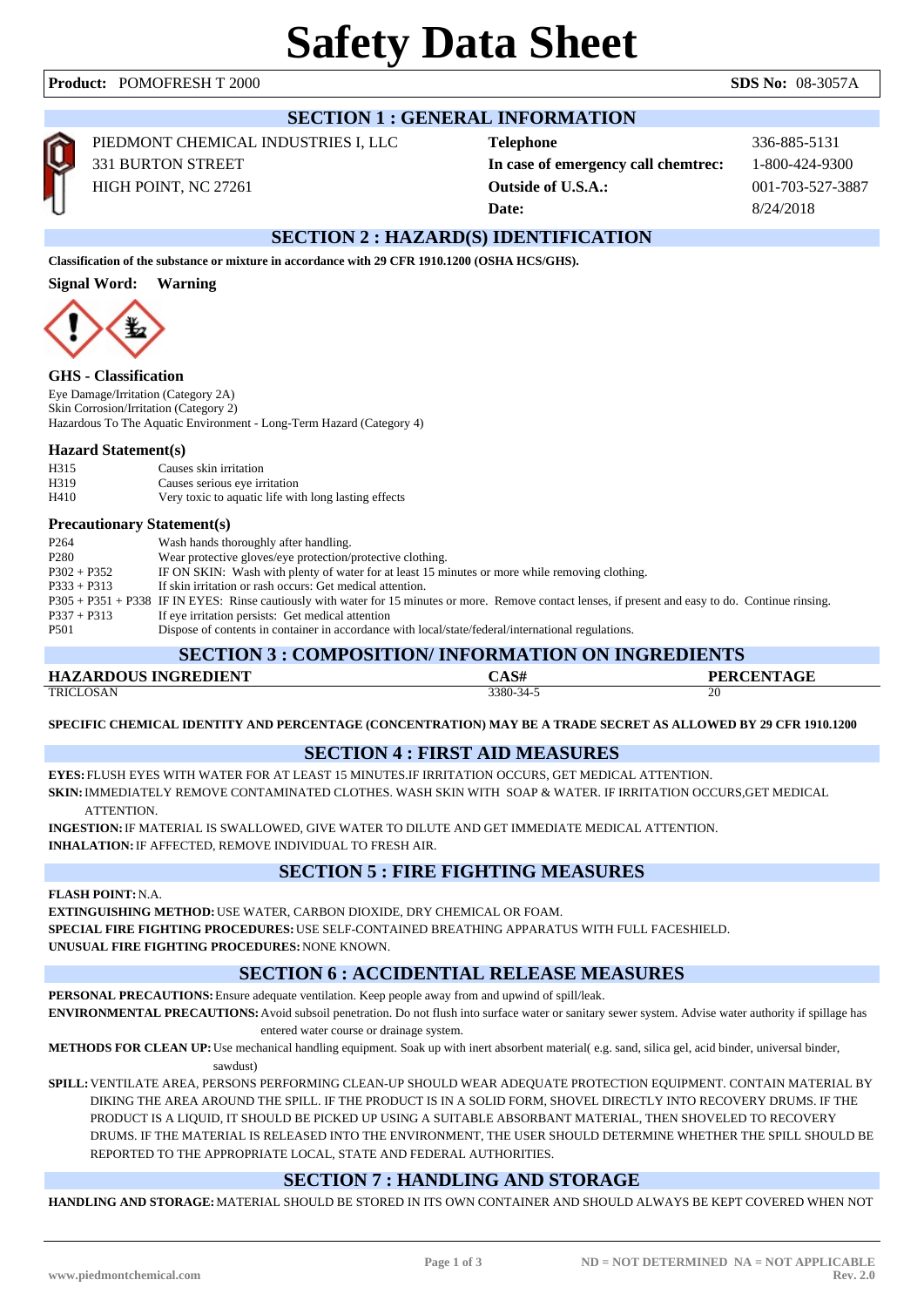**Product:** POMOFRESH T 2000 **SDS No:** 08-3057A

IN USE.

#### **SECTION 8 : EXPOSURE CONTROLS AND PERSONAL PROTECTION**

**ROUTES OF EXPOSURE:**EYES, SKIN, INGESTION, INHALATION

#### **SYMPTOMS OR ACUTE HEALTH HAZARDS**

**EYES:**CAUSES EYE IRRITATION.

**SKIN:**CAUSES SKIN IRRITATION.

**INGESTION:**MAY CAUSE IRRITATION. **INHALATION:**NONE CURRENTLY KNOWN.

**RESPIRATORY PROTECTION:**NONE NORMALLY NEEDED.

**VENTILATION:**USE SUFFICIENT MECHANICAL(GENERAL)OR LOCAL EXHAUST.

**PROTECTIVE EQUIPMENT:**GLOVES, APRON, GOGGLES, IMPERVIOUS COVERALLS

**WORK/ HYGIENIC PRACTICES:**AS WITH ALL INDUSTRIAL CHEMICALS, CARE SHOULD BE TAKEN TO AVOID CONTACT WITH EYES, SKIN, AND CLOTHING. HANDS AND UNPROTECTED SKIN SHOULD BE THOROUGHLY WASHED AND

CONTAMINATED CLOTHING SHOULD BE CHANGED PRIOR TO ANY DIRECT PERSONAL CONTACT. ALL

EXPOSED CLOTHING SHOULD BE LAUNDERED PER NORMAL CARE INSTRUCTIONS BEFORE REUSE

# **EXPOSURE LIMITS LIMITS**

TRICLOSAN ND

#### **SECTION 9 : PHYSICAL AND CHEMICAL PROPERTIES**

| PH:                                  | $6.0 - 7.0$ 5%                | <b>Evaporation Rate:</b>          | <b>NO DATA</b> |
|--------------------------------------|-------------------------------|-----------------------------------|----------------|
| <b>SOLUBILITY:</b>                   | <b>DISPERSES</b>              | <b>Vapor Pressure:</b>            | <b>NO DATA</b> |
| <b>SPECIFIC GRAVITY: 1.100-1.160</b> |                               | <b>Vapor Density:</b>             | <b>NO DATA</b> |
| <b>APPEARANCE:</b>                   | <b>CLEAR COLORLESS LIQUID</b> | <b>Auto Ignition Temperature:</b> | N.A.           |
| <b>Bod:</b>                          | <b>NO DATA</b>                | LEL                               | N.A.           |
| Cod:                                 | <b>NO DATA</b>                | UEL:                              | N.A.           |
| <b>Odor:</b>                         | MILD                          | VOC:                              | <b>NO DATA</b> |
| <b>OdorThreshold:</b>                | <b>NO DATA</b>                | <b>FlashPoint:</b>                | N.A.           |
| <b>MeltingPoint:</b>                 | <b>NO DATA</b>                | <b>BoilingPoint:</b>              | <b>NO DATA</b> |

#### **SECTION 10 : STABILITY AND REACTIVITY**

**STABILITY:** STABLE **HAZARDOUS POLYMERIZATION:**WILL NOT OCCUR **DECOMPOSITION PRODUCTS:**NONE KNOWN **CONDITIONS AND MATERIALS TO AVOID:**NONE KNOWN

#### **SECTION 11 : TOXICOLOGICAL INFORMATION**

**ACUTE TOXICITY:**RAT ORAL LD50=>6559 MG/KG **Chronic Toxicity:**NO DATA **Carcinogenicity:**NO DATA **Target Organ Effects:**NO DATA **This product has not yet been tested. The information is dervied from the properties of the individual components.**

#### **SECTION 12 : ECOLOGICAL INFORMATION**

**Ecotoxicity:**EC50/DAPHNIA MAGNA/48H=>0,17MG/L **Persistence Degradability:**NO DATA **Bioaccumulation:** POTENTIAL IS TO BE EXPECTED **Mobility:** SLIGHT MOBILITY IN SOIL

**This product has not yet been tested. The information is dervied from the properties of the individual components.**

#### **SECTION 13 : DISPOSAL CONSIDERATIONS**

Disposal of this product should be made in accordance with federal state and local regulations.

### **SECTION 14 : TRANSPORT INFORMATION**

**TRANSPORTATION:**NOT REGULATED BY DOT

MARINE TRANSPORTATION ONLY

UN 3082 Environmentally Hazardous Substance, Liquid, N.O.S (Triclosan) 9 PG III (Marine Pollutant)

#### **SECTION 15 : REGULATORY DATA**

**TITLE III-SARA:**THE FOLLOWING DATA IS BEING SUPPLIED IN COMPLIANCE WITH TITLE III SUPERFUND AMENDMENTS AND REAUTHORIZATION ACT (SARA) PART 313 AND 40 CFR 372